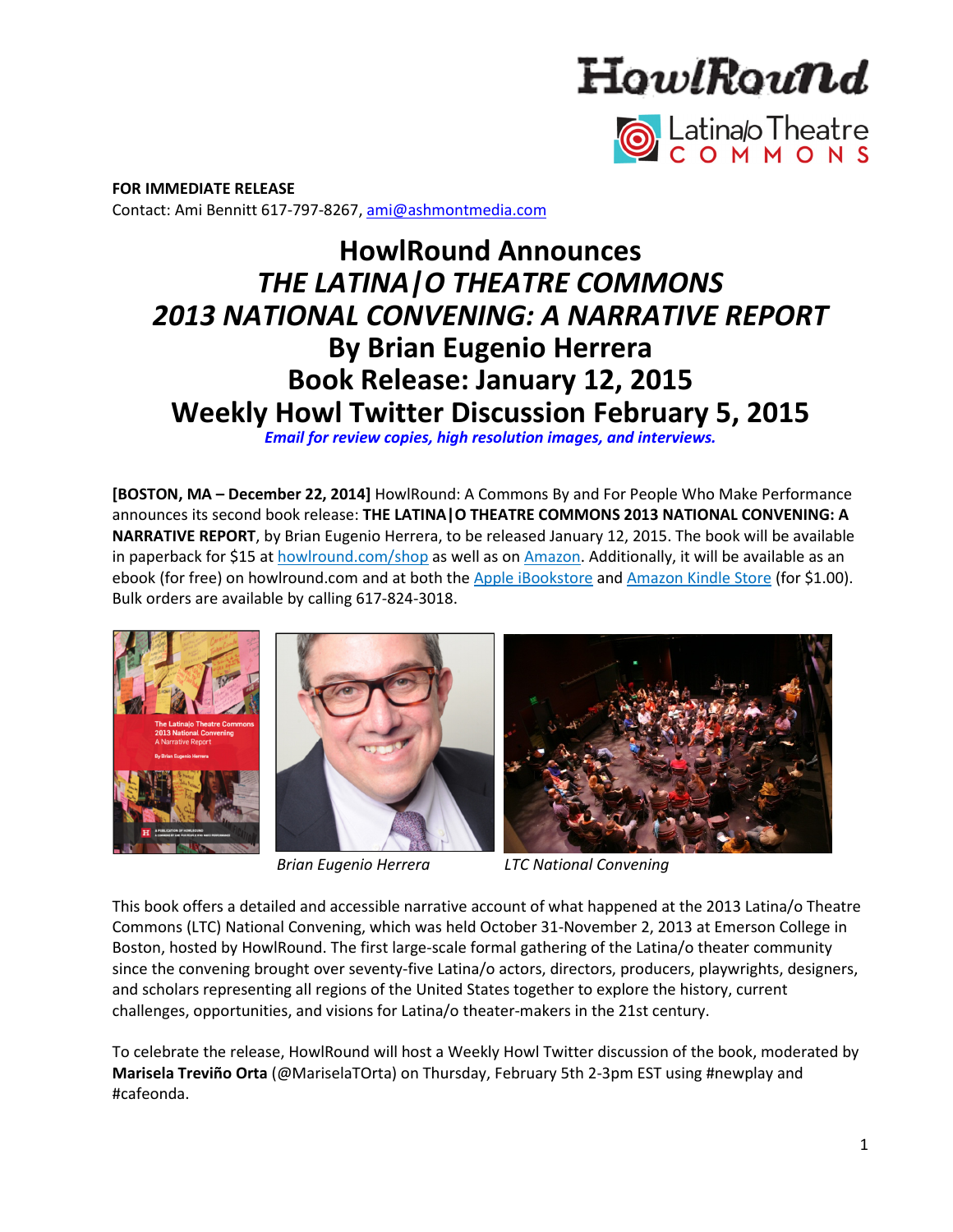"The Latina/o Theatre Commons movement," says HowlRound Director Polly Carl, "has been one of the most exciting developments of the past few years—it has changed how we think about American Theater and this book really captures the heart of this revolution."

According to Herrera, "this book transforms the 2013 Convening's archive into an accessible narrative, so that a full accounting of this historic event might be available as a ready point of reference and, perhaps, of inspiration for students and practitioners working today, and for future generations."

"After the convening," Herrera shares, "the group dispersed with a renewed commitment to continued collaboration using a commons‐based approach. There are now alliances Latina/o theatermakers in every corner of the nation. Cafe Onda—the online journal of the Latina/o Theatre Commons—has begun publishing, and a scholarly anthology is in the works. The group convened at Encuentro 2014 in Los Angeles this past fall, and is planning for the summer 2015 Carnaval of New Latina/o Works convening in Chicago.. Overall, the original convening did fortify a shared sense of national presence, purpose, and commitment not only among those assembled, but throughout the many networks of Latina/o theatermakers working today in every sector of American Theater."

This is the second HowlRound publication to date. In 2012, HowlRound published *In the Intersection: Partnerships in the New Play Sector* by Diane Ragsdale, a report on a meeting of U.S. non‐profit and commercial theater producers held in Washington, D.C. November 4‐5, 2011. For more information, click here.

## **About Brian Eugenio Herrera**

Brian Eugenio Herrera is, by turns, a writer, teacher, scholar, and performer—presently based in New Jersey, but forever rooted in New Mexico. Herrera's work, both academic and creative, examines the history of gender, sexuality, and race within and through United States' popular performance. He holds degrees from Brown University, the University of New Mexico, and Yale University, where he earned his Ph.D in American Studies. From 2007 to 2012, Herrera taught undergraduate and graduate courses in World Theatre History and Performance Theory in the Department of Theatre and Dance at the University of New Mexico, where he was recognized four times by The Project For New Mexico Graduates of Color as an Outstanding Faculty Member. In 2012, Herrera joined the faculty of Princeton University as Assistant Professor of Theater in the Lewis Center for the Arts. Herrera's first book, *Latin Numbers: Playing Latino in Twentieth Century U.S. Popular Performance* is forthcoming from University of Michigan Press in the summer of 2015.

## **About the Latina/o Theatre Commons**

The Latina/o Theatre Commons (LTC) is a growing network, a forward-thinking movement, and a digital workspace made up of passionate, articulate, driven Latina/o theater-makers and scholars from across the country. The LTC is a self‐organized collective who has chosen to adopt a commons‐based approach to advocate for Latina/o theater as a vital, significant presence in the not‐for‐profit theater sector. For more information, go here: http://howlround.com/latina/o-theatre-commons

### **About HowlRound: A Commons By and For People Making Performance**

HowlRound is a commons by and for people who make performance, based in Emerson College's Office of the Arts. HowlRound was born four years ago—as a place for artists to provide feedback, learning, expertise, frustration, and vision—in an effort to enliven the fields of theater and performance to the aspiring and established artist alike. For more information, go to www.howlround.com